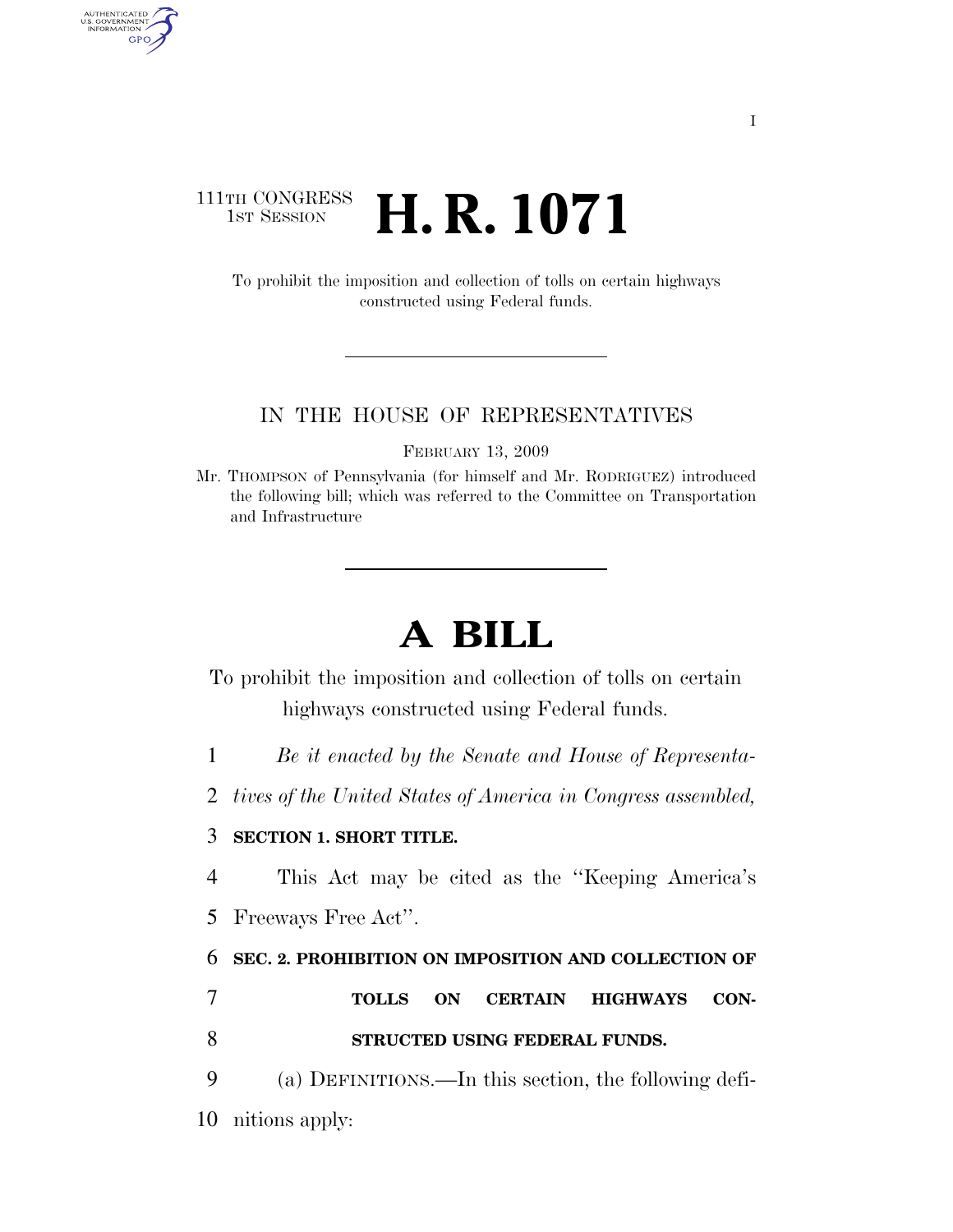| $\mathbf{1}$   | (1) FEDERAL HIGHWAY FACILITY.—The term                |
|----------------|-------------------------------------------------------|
| $\overline{2}$ | "Federal highway facility" means any highway,         |
| 3              | bridge, or tunnel on the Interstate System that is    |
| $\overline{4}$ | constructed using Federal funds.                      |
| 5              | (2) SECRETARY.—The term "Secretary" means             |
| 6              | the Secretary of Transportation.                      |
| 7              | (3) TOLLING PROVISION.—The term "tolling"             |
| 8              | provision" means—                                     |
| 9              | $(A)$ section 129 of title 23, United States          |
| 10             | Code;                                                 |
| 11             | $(B)$ section 1216(b) of the Transportation           |
| 12             | Equity Act for the 21st Century (23 U.S.C.            |
| 13             | 129 note; 112 Stat. 212);                             |
| 14             | $(C)$ section 1604(b) of the Safe, Account-           |
| 15             | able, Flexible, Efficient Transportation Equity       |
| 16             | Act: A Legacy for Users (23 U.S.C. 129 note;          |
| 17             | 119 Stat. 1250); and                                  |
| 18             | (D) section $1012(b)(4)$ of the Intermodal            |
| 19             | Surface Transportation Efficiency Act of 1991         |
| 20             | (23 U.S.C. 149 note; 105 Stat. 1938).                 |
| 21             | (b) PROHIBITION.—                                     |
| 22             | $(1)$ IN GENERAL.—Subject to paragraph $(2)$ ,        |
| 23             | the Secretary shall not permit the imposition or col- |
| 24             | lection of any toll on any portion of a Federal high- |
| 25             | way facility—                                         |